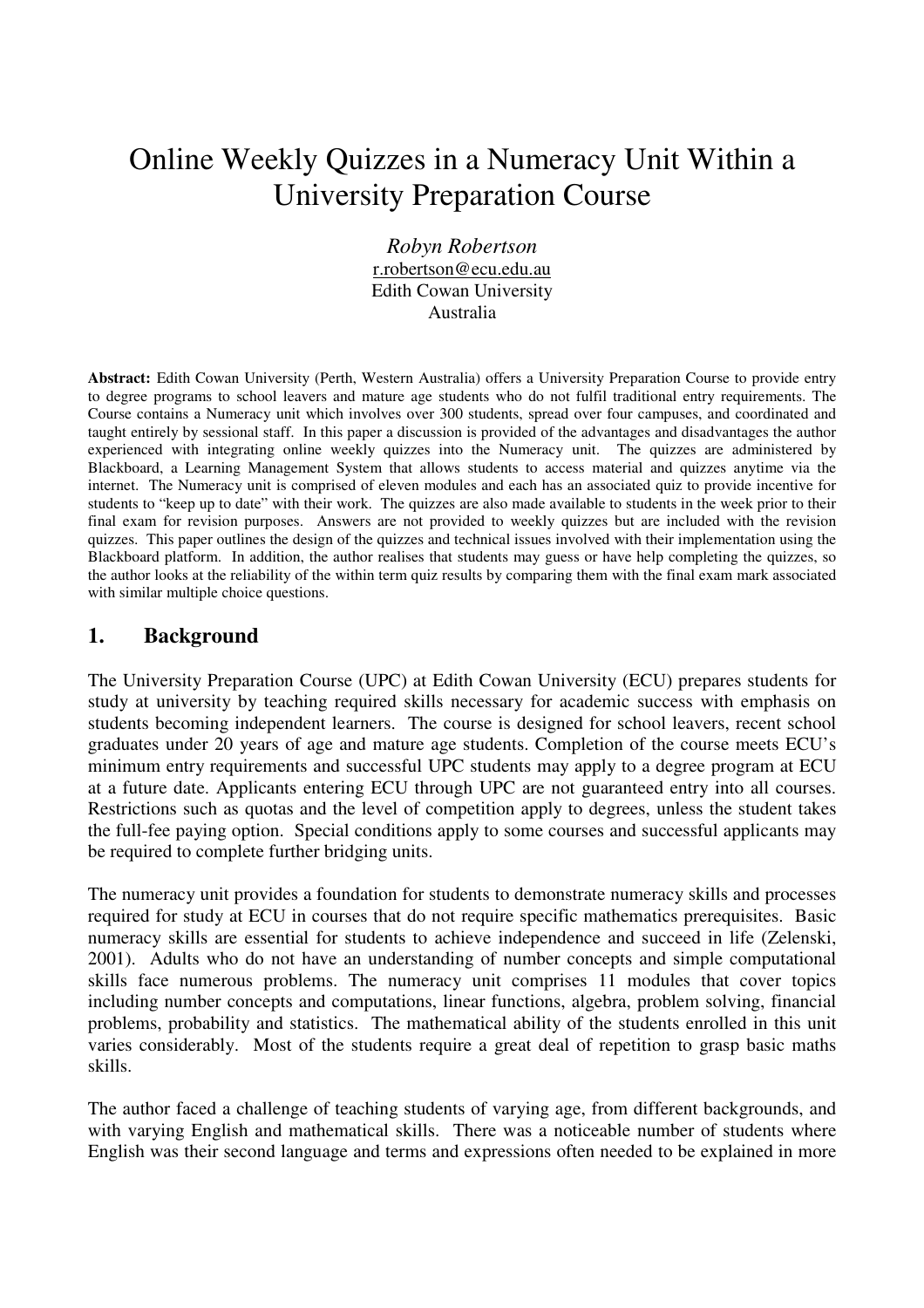depth. The author discovered that cultural and language differences sometimes created problems, for instance, one cannot take for granted that all students understand what a pack of playing cards is comprised of. Having students with different skill levels makes it challenging to keep brighter students engaged while ensuring others gain understanding of basic concepts.

Many mature aged students, and a handful of younger school leavers, have not done mathematics for a number of years. These students came to the unit very apprehensive, lacking confidence in their mathematical ability and questioning the need and usefulness of studying mathematics. There are also those students that have not enjoyed an earlier experience in learning mathematics who enter the unit as unwilling learners.

Many of these students do not have good study habits and require continuous feedback throughout the semester. As noted by Norton and Ovens (2005), the better students tend to disengage from the unit in the first couple of weeks when the majority of the material being covered is reviewing material already covered by these students. The students become complacent and often overlook areas in which they don't really have a good understanding of the material.

Students are supposed to attend a two-hour lecture and a one hour tutorial each week. With large student numbers, many students find their tutorial is three or four hours after their lecture time and do not want to "hang around" campus so they skip their tutorial. In the past students handed in tutorial questions each week and would have them marked and returned the following week. Due to the number of students, only a handful of exercises were actually marked, so students did not get feedback to all the problems. Students who did not attend the tutorials would get another student to hand their exercises in for them. Because many students did not attend regularly, many marked exercises were never collected and these students had no way of knowing how they were progressing in the unit. The teaching staff members are all sessional and most do not have an office on the campus where they are teaching, so students who missed a class had no way of collecting material or handing in work outside a lecture or tutorial. Most students only have access to their tutor through email.

Introducing online quizzes was seen as a means to help overcome these problems as well as reduce the amount of paperwork to keep track of and marking for tutors. Weekly online quizzes assist students to "keep up to date" with the material in the modules by containing a range of questions that cover the content of the module, and similar questions can be asked in different ways to assess a student's understanding. A student may answer a question correctly when in a true/false format but incorrectly when it is asked as a multiple choice question. One then postulates that the student has guessed the answer or does not understand the concept.

Online quizzes allow students flexibility as to where and when they attempt the quiz and they get immediate feedback with a score. Students were encouraged to wait till after their related tutorial before attempting the quiz as the questions were based on tutorial questions that they worked on in their tutorial and which had solutions available. This also gave the students time to ask for help with problems they had trouble with. To encourage students to do the quiz themselves they are told that the final exam contains a multiple choice section with questions based on the quiz questions.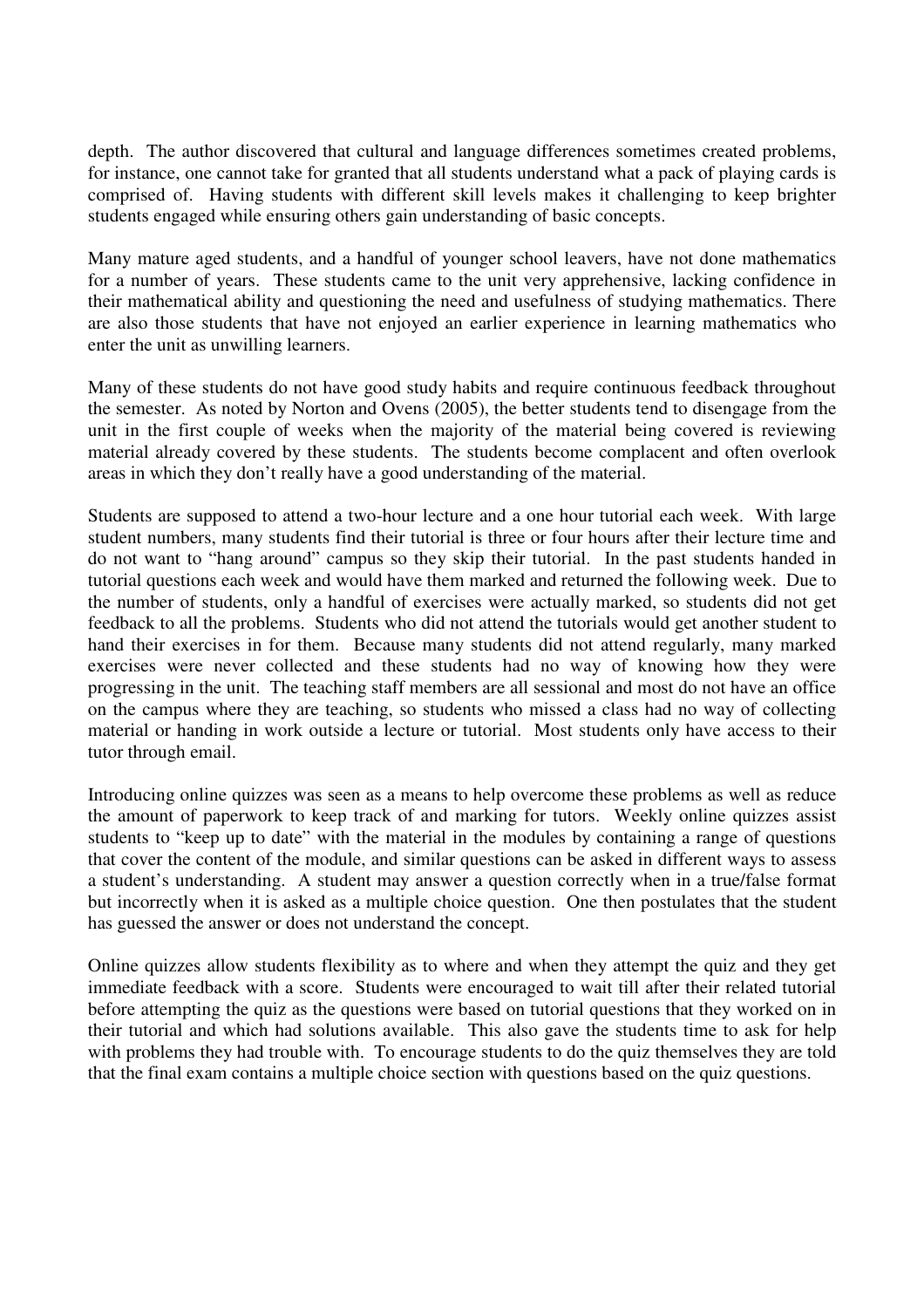#### **2. Implementation**

The quizzes were implemented using Blackboard version 6 (Bb), a learning management system. A general purpose maths and science notation tool (WebEQ equation editor) with the Blackboard Learning System allows users to use mathematical and scientific notation. The equation editor symbols are based on MathML, a markup language for mathematics on the Web. MathML is a subset of XML and WebEQ requires installation of the MRJPlug-in for Netscape 6 and Mozilla.

Each week had an associated quiz that related to the tutorial questions and lecture material for that week. The Numeracy unit was offered on four campuses, so four quizzes were made available each week and students selected the quiz associated to their campus. This enabled students from a particular campus to be easily identified in the gradebook, a spreadsheet that handles all the student marks. The quiz marks for each campus were grouped together resulting in a rather large spreadsheet, but with large student numbers it helped the coordinator identify students from any given campus. Students were able to view their marks for each quiz but these were not automatically added to their final grade as this was calculated on their best 6 marks and then added to the gradebook under a separate heading at the end of the semester.

The quizzes were created within the Test Manager and questions were selected from question pools within the Pool Manager. The quizzes were located under weekly folders within a Unit Resources folder. There was a separate folder for each module. Numerous settings can be applied to a test. The options that were applied to the quizzes included the following:

- Forcing completion which made the students complete the test the first time it was launched.
- Setting the timer so students had 30 minutes to complete the test and the completion time is recorded. A student that took longer than 30 minutes is identified within the gradebook by an exclamation mark instead of a score and the coordinator submits a mark later.
- Display the time interval (after/until) that the quiz is available.
- Passwords were required to access the tests each campus had a different quiz and password associated with it.
- The feedback mode was set to "Score only" so students only received a final score. When the quizzes were used as revision the "Detailed Results" mode was selected so students were informed if an answer was correct, the final score was presented, but the correct answers were not given.
- The presentation mode was set to "One at a Time" so one question is presented at a time. The "Prohibit backtracking" box was selected to prevent students changing answers to questions that had already been submitted.
- Selecting "Randomise Ouestions" ensured each test attempt had similar questions appearing at different times. In case students were doing the quiz at the same time, there was less chance of them answering the same type of question.

Initially quizzes were developed for the first ten modules and students were urged to have a go at all of them, although only the best six contributed to their final quiz mark that was worth 20% of their final overall unit mark. This enabled students to miss or fail a couple of quizzes and still receive a satisfactory mark. Quizzes for a module were made available for two weeks following a module's lecture. This was because some students had tutorials timetabled prior to a lecture and some afterwards, so the tutorials were run a week later to the lecture to be fair to all students. This also gave the students a week to look at material before attending a tutorial where they were expected to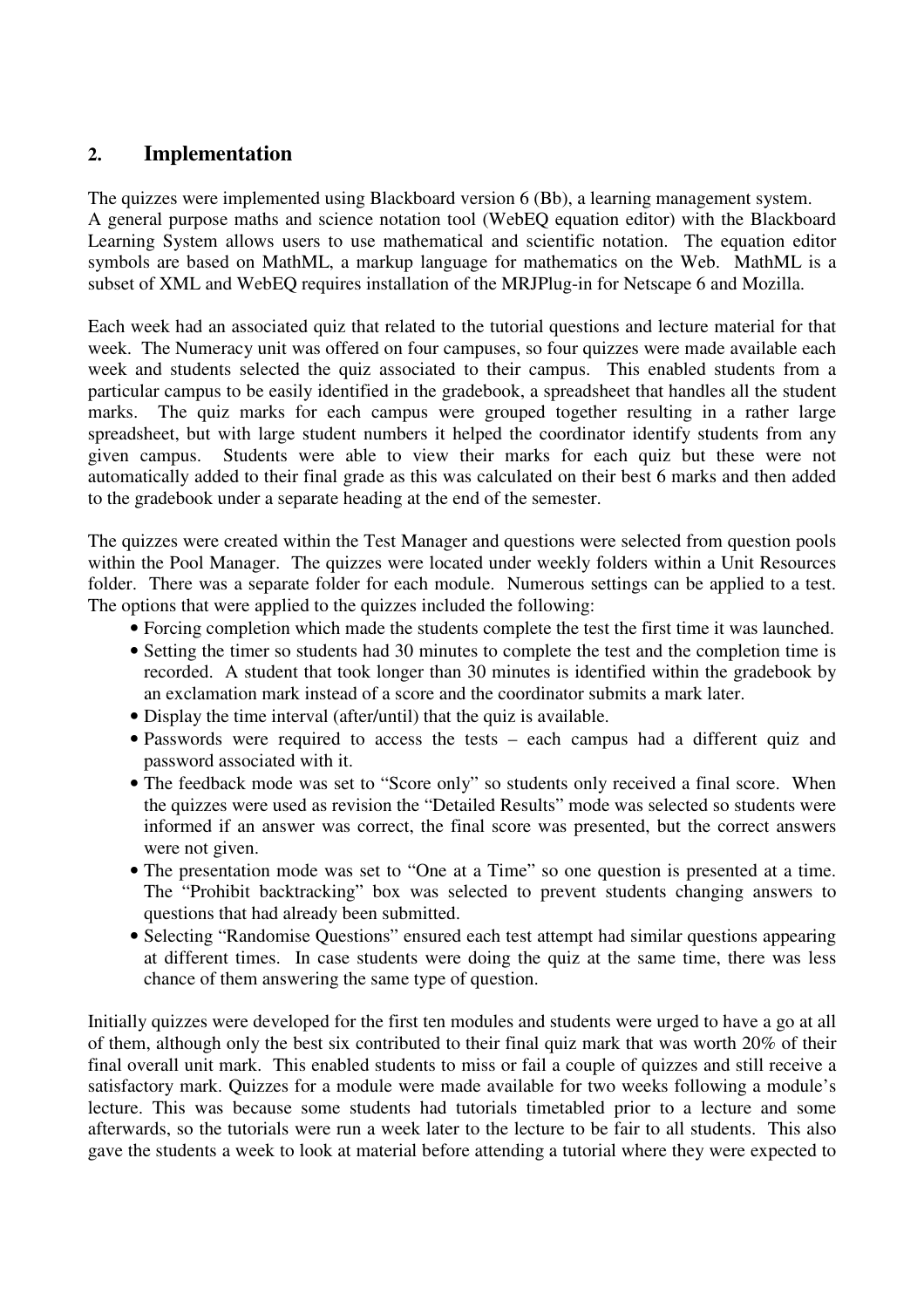have attempted exercises and ask questions. Any problems they had could be addressed and they still had a week to do the quiz. Students who felt confident with a modules content could always attempt the associated quiz prior to attending the related tutorial. Most students tended to wait till after their lecture.

# **3. Quiz Design**

Blackboard offered a number of question formats and the author experimented with ordering, true/false, multiple choice, fill in the blank and multiple answer questions. Due to a time restraint to get the quizzes up and running, the author restricted questions to true/false and multiple choice formats after the first couple of quizzes were set up. The quizzes were designed to give students a grade on completion, so formats such as short answers were not used as these would have required some manual marking. Fill in the blank questions were trialled in the first couple of quizzes. These worked well but all possible answer variations must be identified in advance. For example, if the solution to a problem is 3000, the variations 3,000 and 3 000 would also need to be given as possible solutions.

Ordering questions, such as:

Arrange in ascending order: 0.605, 0.0655, 0.065, 0.0605

worked well but a partially correct answer results in a partial mark. If one number was correct the student received a mark of 0.25 and if two numbers were correct the student received half a mark.

True/False questions are quick to set up although students guessed an answer when they didn't know or were unsure of the correct answer.

Multiple choice questions have one correct answer associated with them, while multiple answer questions can have two or more correct answers. All correct answers must be selected in a multiple answer question for a mark to be awarded. Questions can be worded in such a way that students have to think carefully before selecting an answer. These can take a little longer to set up but they challenge the students more than the simple true/false question and the probability of selecting a correct answer when guessing is reduced.

Quiz questions were written in five ways:

- 1. Entering text only.
- 2. Entering text and editing the source code for special characters, for example,  $\pi$  (pi).
- 3. Using only the Bb equation editor.
- 4. Combining text and the Bb equation editor.
- 5. Writing the equation in Word using Mathtype and inserting it in picture format, such as a bitmap, where it was displayed.

## **4. Advantages and disadvantages**

Restricting access to the quizzes by using passwords ensured students only accessed the quiz for their campus, ensuring their grade was located in the correct column in the gradebook. A problem arose when a student needed extra time and the password needed to be changed to accommodate this. A solution to this is to allow more flexibility in the time the quiz is available and not allowing any further extensions. Including a maximum number of marks, say 80% of the total marks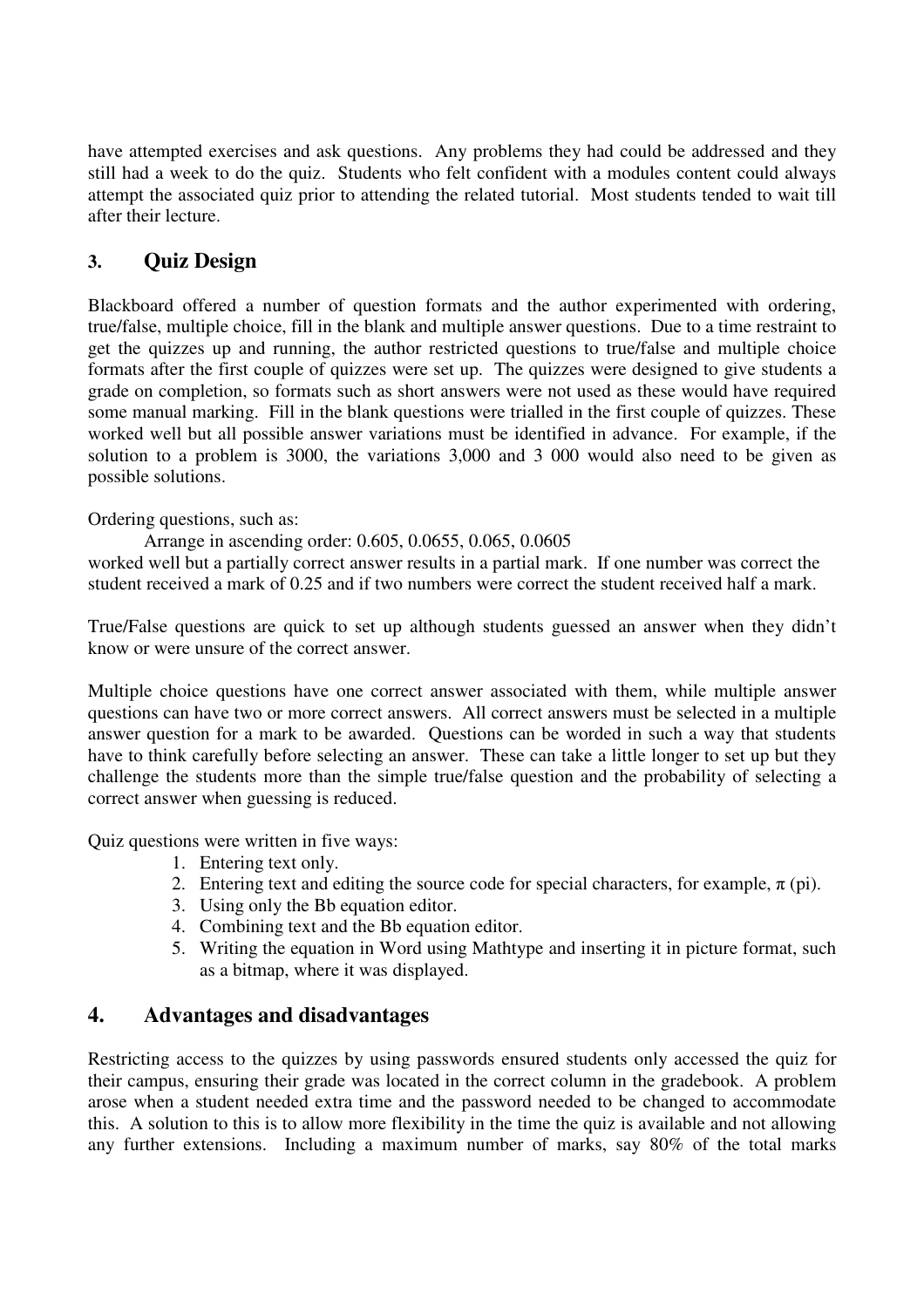available, means a student is not required to answer all questions in order to achieve a maximum overall quiz mark.

The Numeracy students enjoyed doing most of the quizzes. Students were given instructions to email the unit coordinator if they experienced any difficulties. There was the odd student who had problems – for one reason or another their quiz crashed, but generally resetting the quiz once was sufficient to enable the student to complete the quiz. A student that experience a difficulty was instructed to use the computers in the megalabs at the university instead of their home computer and was sometimes granted a time extension using a new password. Students did tend to leave doing the test till the last day, so if they experienced problems it often eventuated in the student requiring an extension.

Unfortunately, due to technical problems encountered with the Bb platform, the quizzes did not always perform properly, creating a major headache with two of the quizzes half way through the semester. There were two quizzes that relied heavily on the equation editor to display the questions. These problems are not new, as they have also been experienced by WebCT users (Varsavsky, 2004). The first time one of the quizzes crashed, the students emailed the coordinator and the quiz was reset, but unfortunately the quizzes continued crashing. The questions were then emailed individually to the students, who in return emailed the answers back, and the coordinator entered the marks directly into the gradebook. This was a rather slow and tedious solution to the problem, especially as it occurred over the Easter holiday break and many students were not on campus and not checking emails regularly. Students were given an extension on these quizzes and the number of quizzes that counted towards the final quiz mark was also reduced.

Initial talks with the Blackboard support team indicated that the problem might be due to the Java plug-in that the quizzes rely on but this is to be investigated further. The university has since upgraded to Blackboard 7 and all computers in the university megalabs have had software updated, so hopefully the equation editor will function better and these problems will not arise again. The author has rewritten most of the questions that experienced difficulties in alternative formats though to ensure this does not happen again. As found by Varsavsky (2004) the author found the most reliable method for creating questions was by inserting mathematical expressions in a picture format.

Some students would attempt a quiz immediately after a lecture and prior to attending their tutorial or attempting tutorial questions. With the exception of a few above average students, these students generally did not do as well in these quizzes.

## **5. Analysis**

The final exam consisted of a multiple choice section containing 70 questions. The quiz mark was calculated using a student's best six quiz marks. Prior to the exam students were given access to the quizzes. They could attempt these as many times as they wished and correct answers were displayed when a student selected or gave an incorrect answer. Only about half the students used these quizzes for revision.

The grades from 291 students enrolled at the two metropolitan campuses were compared as the author had access to individual quiz and exam marks for these students. The exam papers from the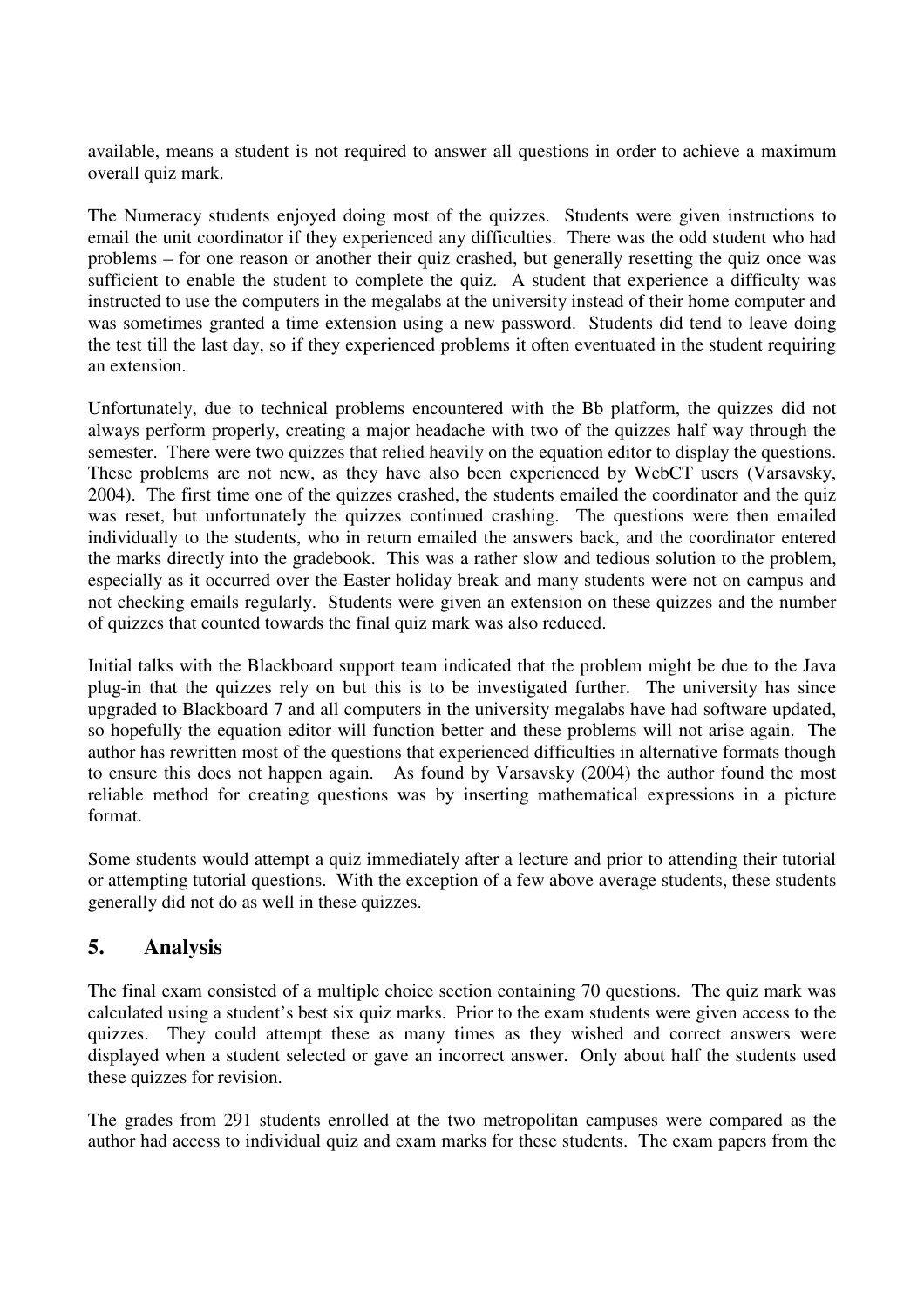two regional campuses were not available when this analysis was done. The marks, represented as percentages, are summarised in Table 1 and displayed graphically in Figure 1. The majority of students are seen to have scored between 75 and 80 percent and the distribution for both sets of marks is normally distributed. There is a greater variation in exam marks than quiz marks.

**Table 1:** Descriptive statistics for 291 overall quiz and exam marks.

| $(n = 291)$ | Mean   | St dev    | Minimum | Maximum  | Median |
|-------------|--------|-----------|---------|----------|--------|
| Ouiz        | 75.84% | 8.87%     | 48.0%   | $97.0\%$ | 77.0%  |
| Exam        | 75.77% | $12.81\%$ | 26.2%   | $100\%$  | 76.9%  |



**Figure 1:** Comparison of overall quiz and exam marks.

A sample of 10 quiz questions that were very similar to ten final exam questions was selected and examined. The ten questions came from three quizzes. A total of 175 students were found to have attempted these ten quiz questions and their quiz and exam marks were compared. The selected quiz questions were all written as true/false questions with the exception of question 50 which was a multiple choice question. All the corresponding exam questions were multiple choice questions. As seen in Table 1 and Figure 2 students generally did better with the quiz question rather than the corresponding exam question. There is a significant difference in the number of correct answers for question 53. Students did not do well using the multiple choice format.

The two forms of the question were:

An example from the quiz question pool: 8, 4, 2, 8, 4, 5, 3, 3 The relative frequency of the score 3 is  $\frac{1}{4}$ .

Exam question 53: The relative frequency of 7 in the scores  $4, 7, 8, 7, 7, 9, 6, 1, 7, 4$  is: (a) 0.3 (b) 0.4 (c) 3 (d) 4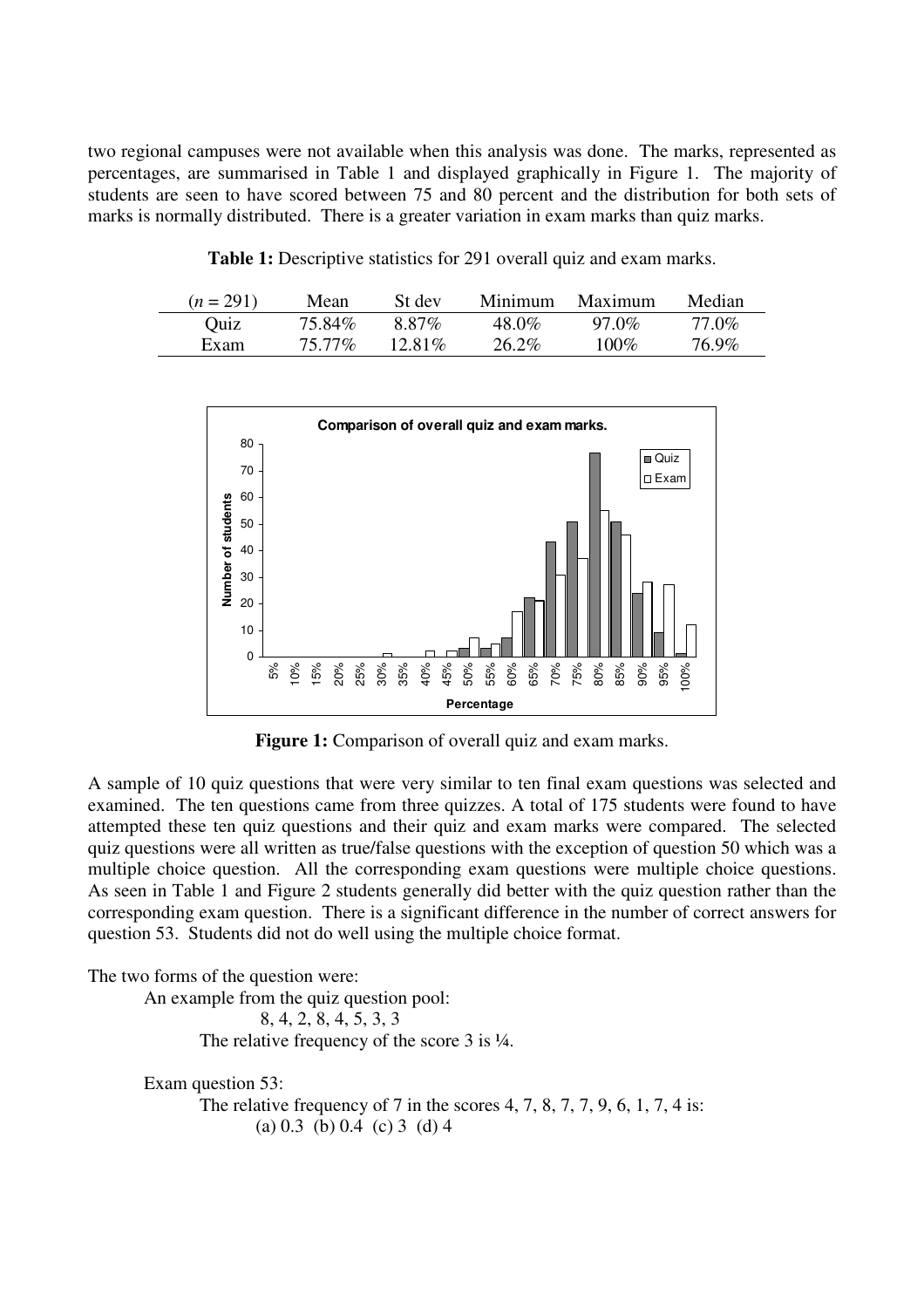| $(n = 175)$ | Mean  | St dev   | Minimum  | Maximum | Median   |
|-------------|-------|----------|----------|---------|----------|
| Quiz        | 73.1% | $14.9\%$ | 20.0%    | $100\%$ | 70.0%    |
| Exam        | 61.5% | 18.5%    | $10.0\%$ | 90.0%   | $60.0\%$ |

**Table 2:** Descriptive statistics for 175 overall quiz and exam marks.



Figure 2: Comparison of ten quiz and exam questions for 175 students.

The multiple choice format of the exam questions did make the question harder, and as expected, many of these students selected (d) instead of (b). The difference between the number of correct exam and quiz questions was calculated (quiz - exam) and this is illustrated in Figure 3. The majority of students achieved one less correct exam question. If we remove question 53 we notice (Figure 4) the majority of these students had equal quiz and exam marks.



**Figure 3:** Difference between the number of 175 correct exam and quiz questions for 10 questions.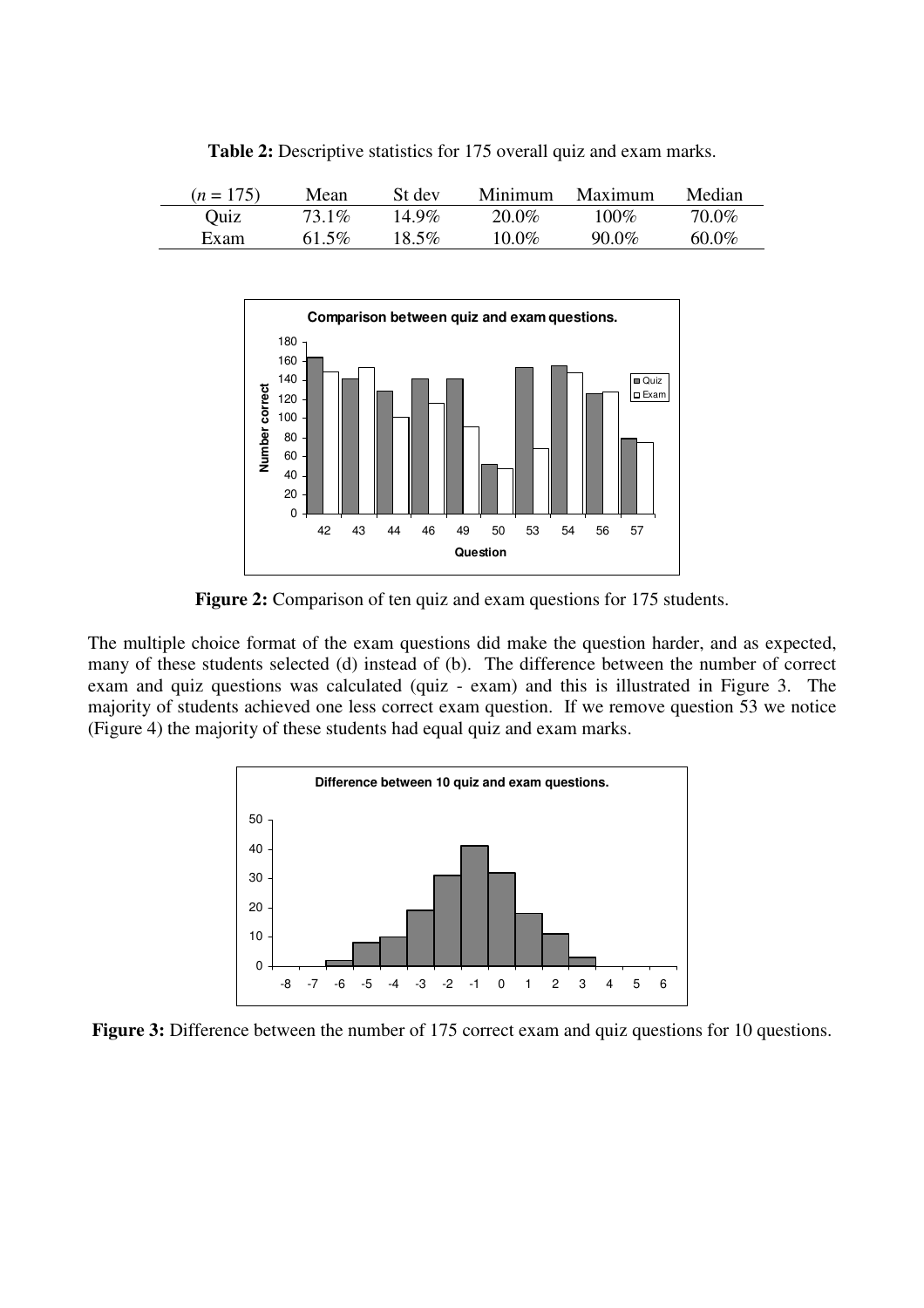

Figure 4: Difference between the number of 175 correct exam and quiz questions for 9 questions.

Figure 5 shows there is a positive relationship between the overall quiz and exam marks for 292 students with 38.34% variation in exam marks explained by the linear relationship with quiz marks.

Figure 6 shows the relationship for the sample of 10 questions is almost identical.



Figure 5: Scatterplot of overall quiz and exam marks.